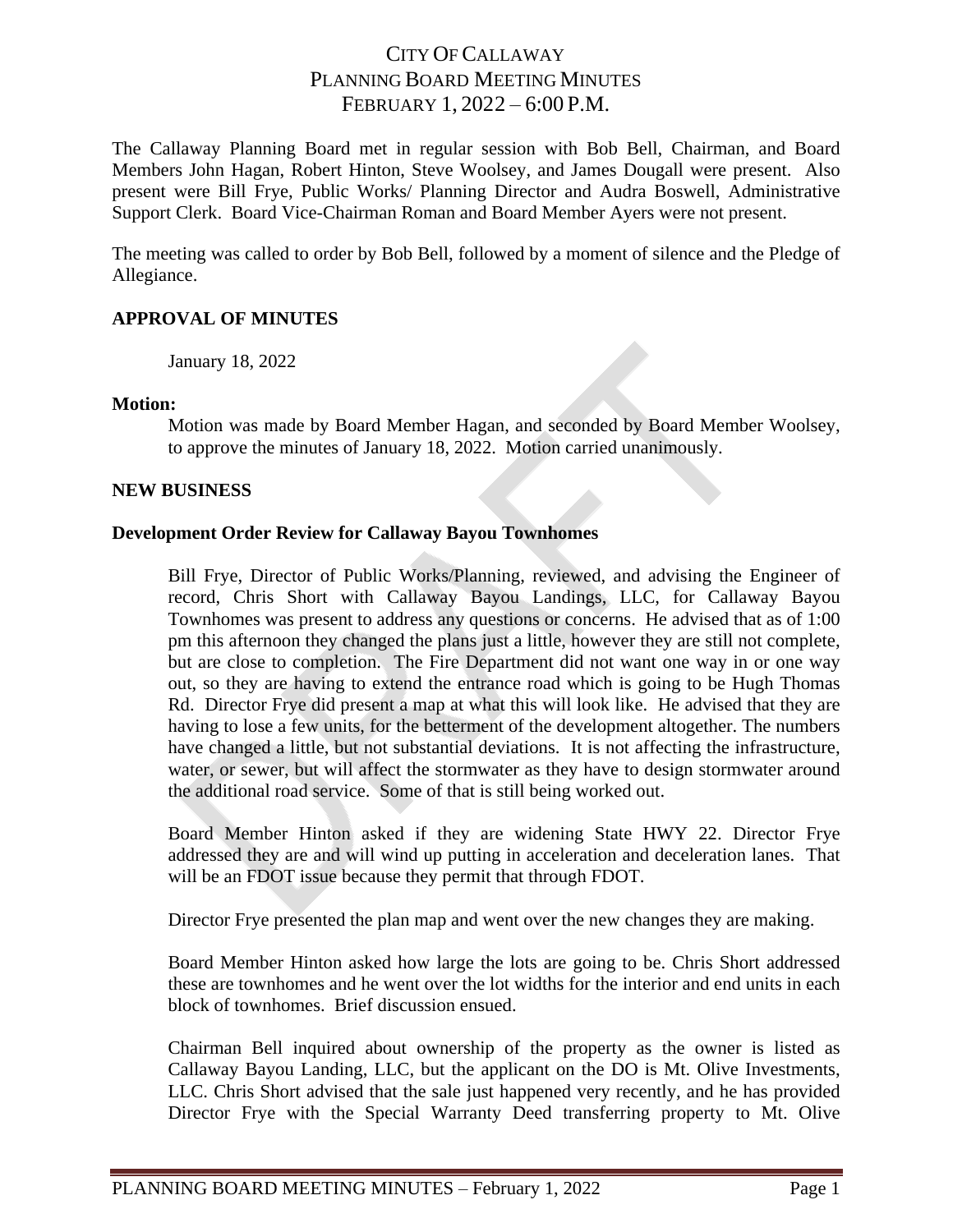Investments, LLC. They have an Operating Agreement that identifies Mr. Brett Clark who signs the application as an officer of Mt. Olive Investments, LLC, and then a Letter of Authorization giving them capability of representing them.

Chairman Bell asked why on the request it only mentions three lots, but in the diagram, it shows a fourth lot not on there and was this in error. Chris Short stated that was additional property that they own, that is past the wetlands, and because of issues crossing the wetlands they will not be doing anything at this time.

Board Member Hinton asked what the setbacks and easements are on these lots. Chris Short advised that the front yard setbacks for these lots is 10ft, and the side yard is 5ft, and the rear yard setback is 5ft purposed. Brief discussion ensued.

Chairman Bell asked if there would be a stop sign or a traffic light coming out of Hugh Thomas Dr. for Hwy 22. Director Frye advised; it will be a stop sign. This was a determination made by FDOT and they make the decision as to whether it requires a light.

Board Member Hinton asked about parking and Chris Short advised that every unit will have its own parking accommodation.

### **Motion:**

Motion was made by Board Member Woolsey, and seconded by Board Member Hagan, to approve the DO of Callaway Bayou Townhomes, recommending same to Commission. Motion carried 4-1, with Board Member Hinton voting in opposition.

### **Development Order Review for Alexandrea's Park**

Bill Frye, Director of Public Works/Planning, reviewed, and advising Doug Crook was present for questions. The Fire Department did not like the one way in and one way out, so the engineers, property owners and planning are working to get this taken care of. The city is going to try to help them with funding on this. City Manager will be asking DEO for a grant to help with funding on this, as they have helped Bay County with the same type of funding in the past.

Director Frye advised, other than the one way in and one way out, everything checked out with all Departments and recommends the Board recommend approval to the Commission for the DO of Alexandrea's Park.

Board Member Hagan asked about the additional entry. Director Frye addressed that they will be using the same entrance and exits for this subdivision.

Board Member Dougall asked about stormwater. Director Frye advised they have large retention ponds for the stormwater.

Board Member Hinton asked about the lot sizes. Doug Crook addressed it will be a mix of 50 & 60 ft wide lots.